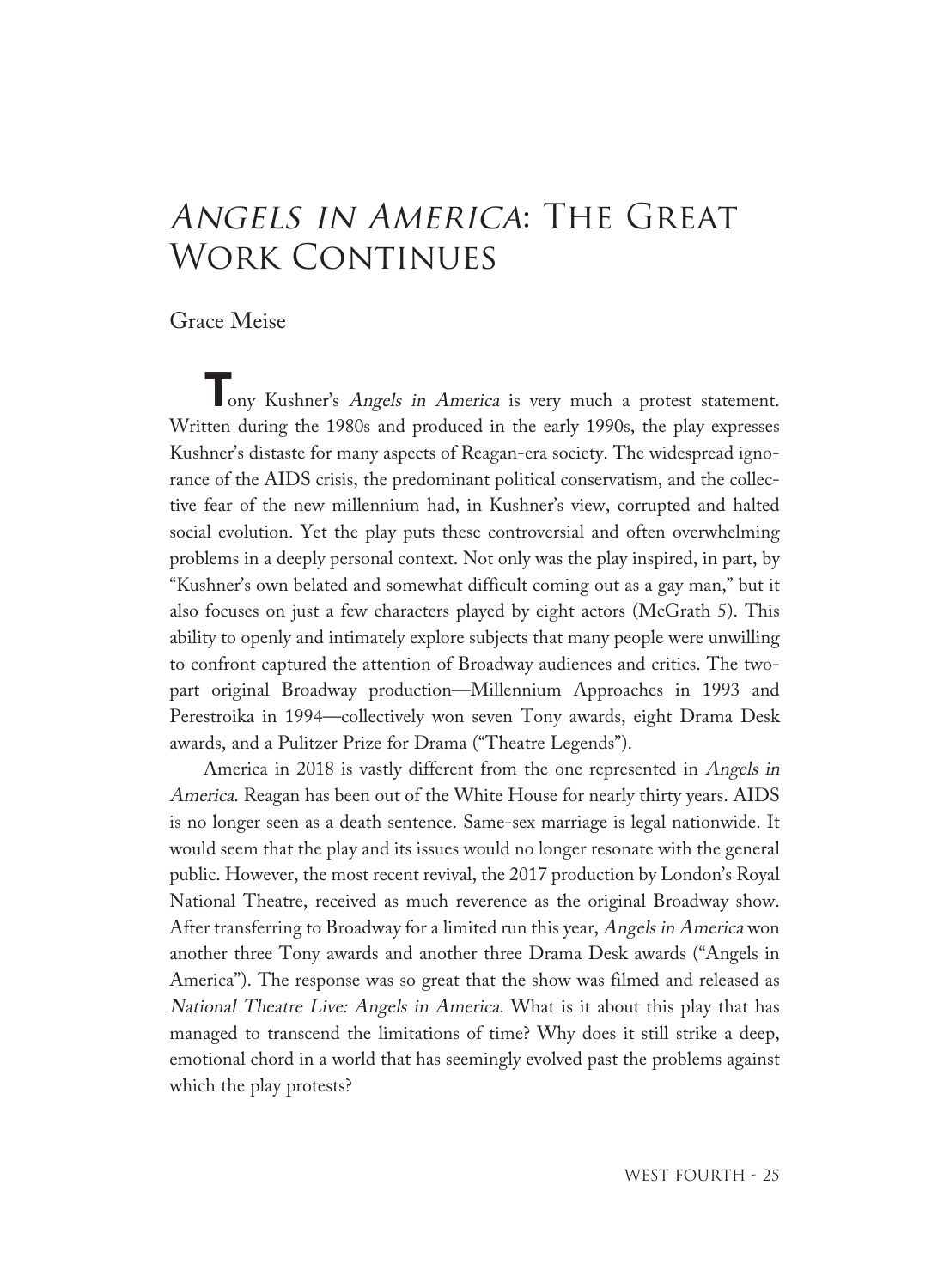Maybe one answer is that Kushner possesses a paradoxical aptitude for creating hyper-realistic characters in extreme and even surreal circumstances and settings. Though the characters often find themselves in extraordinary situations, each one remains true and sympathetic. Perhaps the most complex character is Harper Pitt, an agoraphobic Mormon woman with an addiction to Valium married to a man who is questioning his sexuality. On paper, she may sound like an incredibly specific character to whom very few people could relate. However, Kushner uses Harper as a conduit to explore primal fears that exist in every single person. Like all of us, she employs methods of escapism, both the creation of an imaginary friend and the reliance on Valium, to cope with her fear and loneliness. The first time we see her, she is cowering alone in her dark apartment, barely visible under the illumination of blue neon lights. She explains how the ozone layer protects life on Earth from UV rays as "a shell of safety for life itself." However, we have caused it to deteriorate by releasing gases from aerosol cans. The shield is "crumbling," and Harper worries that human life will soon be wiped out. She is unable to calm herself until her husband Joe returns home late in the night (National Theatre).

Harper's rant, at a glance, merely seems to be an example of her dependence on her husband. In reality, Kushner explores her anxieties to set up his discussion of the AIDS crisis. The process of ozone depletion is eerily similar to the way AIDS affects one's health. The patient's immune system is like the ozone layer: it protects from infections, or "UV rays," that may otherwise threaten one's life. The introduction of the HIV virus, like the introduction of pollutants such as aerosol cans, causes the system to collapse. The patient becomes susceptible to a variety of otherwise non-lethal diseases. By mirroring the effects of AIDS with the deterioration of the ozone layer, Kushner visualizes the tragedy of AIDS for those who do not have a personal experience with it. In turn, such an analogy invites the audience to imagine AIDS as a disease that impacts everyone, a tragedy to which we are all vulnerable.

Such vulnerability can be frightening, and in many ways Kushner's play is a study of our personal and collective fears. Harper's anxiety, one could argue, is rooted in a fear of change. She desperately wants to return to a "simpler" time when the ozone layer was intact rather than to deal with the consequences of its depletion. Another character, Louis Ironson, pleads to God to cure his boyfriend Prior Walter's AIDS because Louis cannot tolerate the lifestyle changes associat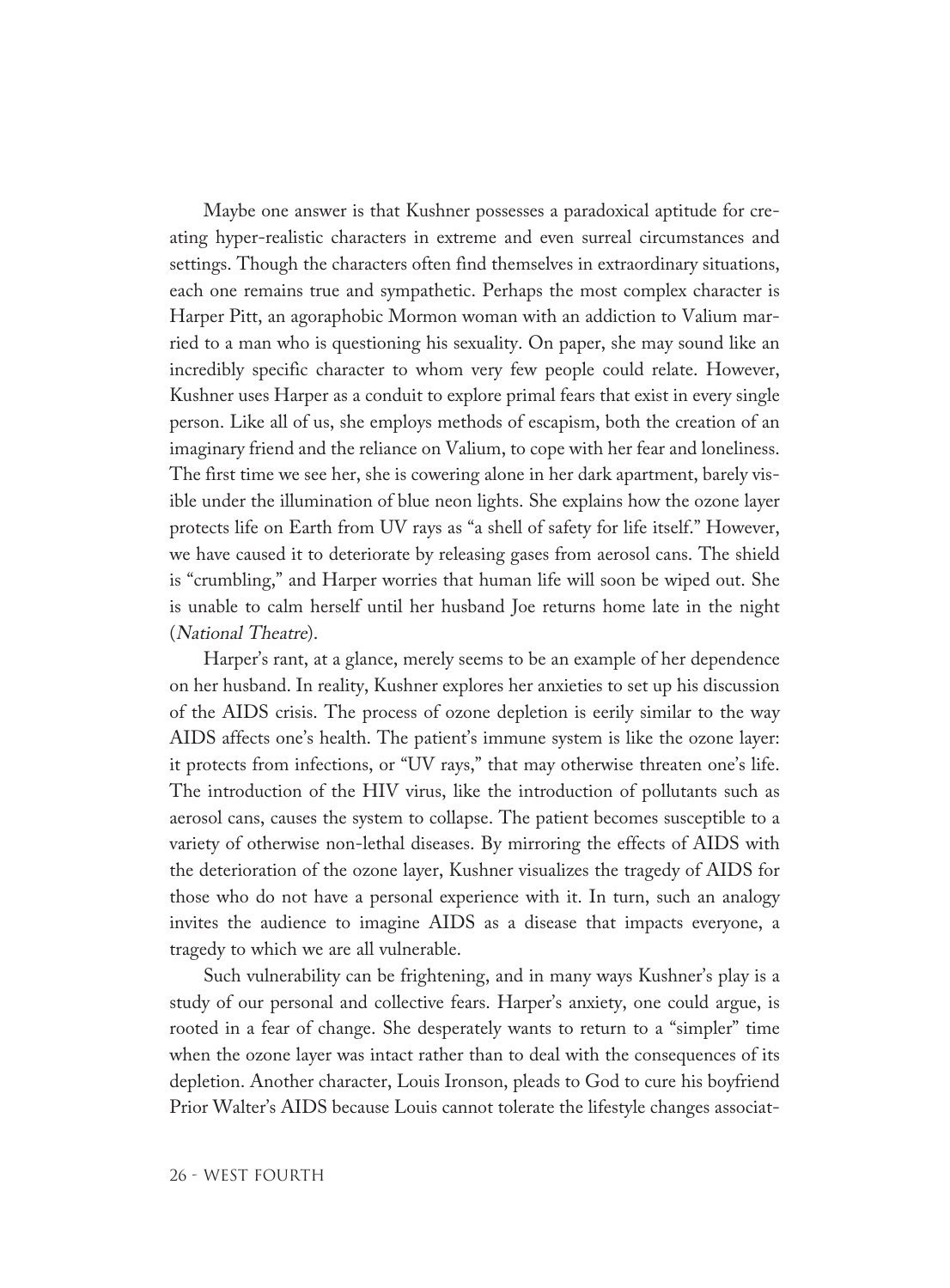ed with the disease. Many of the characters see change as an inherently negative process. To distance themselves from the trauma associated with change, they hide behind an armor of apathy; after all, if you do not care about something, then any negative changes surrounding it cannot cause you emotional distress. We see Harper numb herself with Valium. And although Louis initially cares for his sick lover, he later deserts Prior. He insists, both to himself and to his peers, that he never truly loved Prior and only cried "crocodile tears" for him. Further lashing out, Louis condemns the government for their insensitivity towards the gay community during the AIDS crisis. They were tolerated, but not cared for, and "it's not enough to be tolerated, because when the shit hits the fan, you find out how much tolerance is worth: nothing" (National Theatre).

In this way, Kushner examines apathy not just as a personal defense mechanism, but a societal one. We see the play toggle between the private and the political, at once empathizing with the unnoticed suffering of a few while condemning the collective ignorance of the many—an ignorance fueled by the government. Despite the lethality of AIDS in the gay community, Reagan neglected to comment on it during the first five years of his presidency. As thousands of Americans with the illness lost their lives, the President pitched the idea of the "all-American family" as a return to normalcy after civil, gender, and gay rights protests in the 60s and 70s (McLaughlin). This "ideal" family typically consisted of a mother, a father, and two children. It rejected the notion that homosexuals existed, let alone should be treated the same way as heterosexuals.

Because AIDS was initially most prevalent among the gay community, to promote AIDS research and treatment would be to undermine Reagan's values. Kushner expresses his outrage at this neglect in the voice of Prior, who claims, "We don't [matter]; faggots; we're just a bad dream the real world is having" (National Theatre). Prior's declaration points to grim realities: The government, while not actively persecuting the gay community it sees as weak and deranged, contributed to the thousands of deaths due to its neglect of AIDS research. By portraying the consequences that such apathy has on the gay community, the play urges viewers to listen to its characters' messages and spread awareness about the disease themselves.

As I consider the recent stage production, I wonder: Did Kushner's message of awareness work? Do we find ourselves in a more tolerant America? Unfortunately, the same callous sentiments hold true, albeit in a slightly different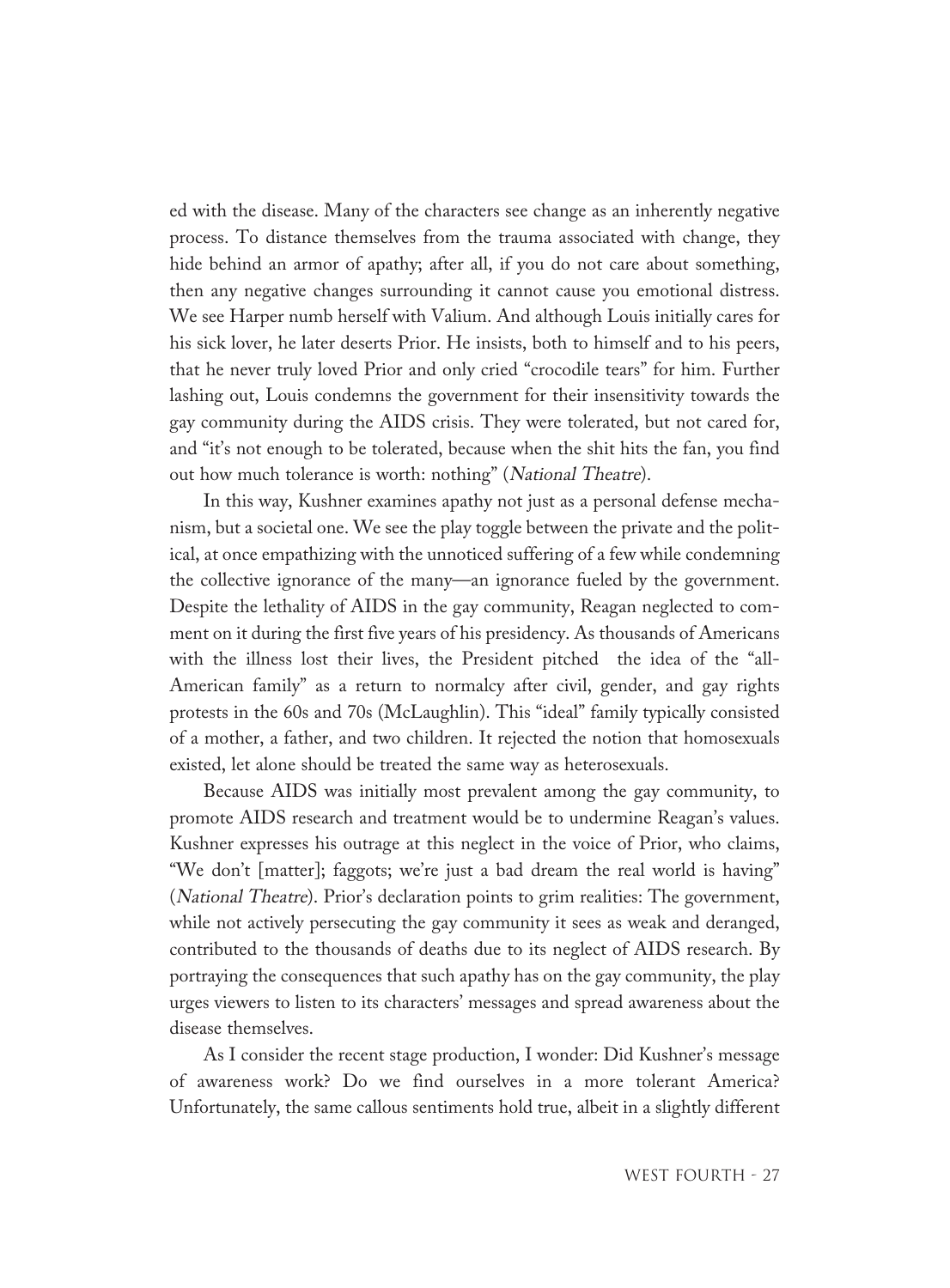context. Today we find ourselves in an equally divisive political climate of fear and apathy. In fact, one of the more bigoted characters in the play, Roy Cohn, "the Red-baiting lawyer and political fixer . . . a villain so monstrous and hypocritical that you couldn't take your eyes off him," was based on a real attorney of the same name who formerly counseled Donald Trump. As Kushner reflects in a New York Times interview: "You can't hear the things Roy is saying in the play about loyalty and not think about the Babylonian mud devil in the White House, who has no loyalty to anyone, not even to Roy" (McGrath 5).

For these first two years of his presidency, Trump has neglected to acknowledge June as LGBTQ Pride Month, as Clinton and Obama had before him. Like Reagan, he has not properly emphasized AIDS research; he actually worked against it by disbanding the Presidential Advisory Council on HIV/AIDS established in 1995. Most tragically, he has shown incredible ignorance about the struggles that transgender people face. In July 2017, claiming that the medical costs for their transitions were too expensive, Trump proposed a ban on transgender soldiers from serving in the military (Fitzsimons). Just as Reagan dehumanized gay men by withholding money from AIDS research, Trump contributes to this continued dehumanization of transgender people by valuing money over thousands of potential soldiers. So, just as before, the duty of raising awareness has fallen upon the shoulders of the public, especially artists. Angels in America has been revived successfully because the anger towards the government for dehumanizing a minority group has unfortunately resurged; the details of the government's treatment may be different, but the tactics remain uncannily similar.

Both Reagan and Trump exploited and even nurtured this hatred to advance their own campaigns. Taking advantage of the public's fear of change, they promoted a return to a simpler time. Trump's slogan, "make America great again," has appealed to white America's displeasure with the seemingly unstable social changes of the last few decades. Because groups such as immigrants, African Americans, and LGBTQ people have been fighting for equal rights, those already in privileged positions feel threatened. According to psychologist John T. Jost's "uncertainty-threat model," political conservatism, exemplified by the "make America great again" campaign, finds support when there's a popular psychological fear of uncertainty. Because liberalism is generally associated with disorder and protest, it is unpopular when the general public feels threatened by a minority group (Mehta 1). However, during both of these periods, people have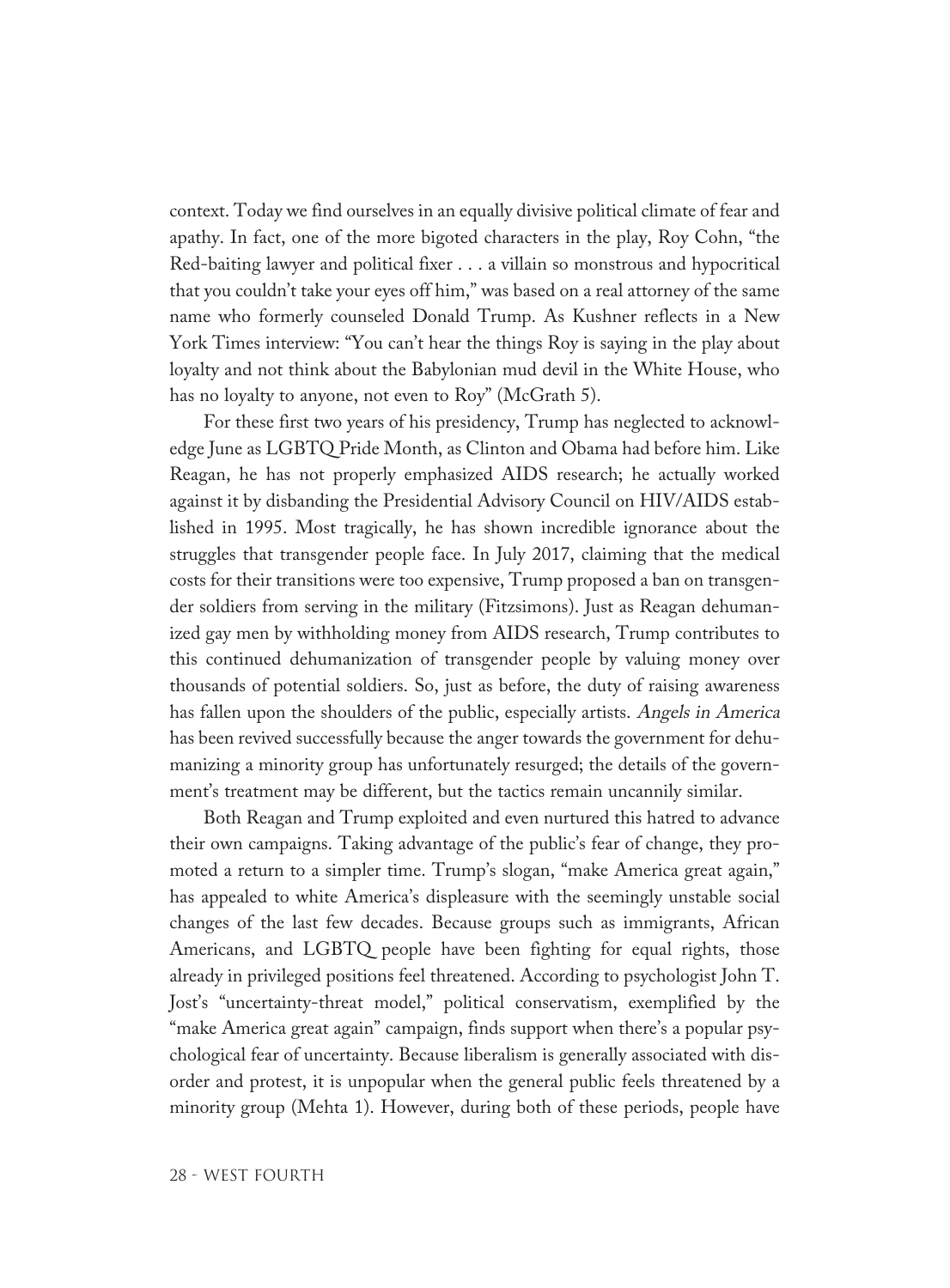overlooked the fact that America was only "great" for elite groups, particularly straight white men, who project their fears onto minorities. These liberal ideas may appear dangerous to the elite, but in reality, it is more dangerous to prevent those minorities from gaining their rights, as inequality can lead to abuses of power.

When the Angel of America arrives to deliver her prophecy to Prior in this newest revival, she is terrifying. Crashing into Prior's bedroom, destroying his ceiling in the process, she appears as monstrous and polluted: her hair is gray and mangy, her wings ashen and tattered, her body covered in grime. This is not the typical delicate and holy Christian angel; rather, she evokes fear wherever she goes and brings distressing news rather than salvation. She explains to Prior that the process of human movement and innovation has caused heaven to crumble. She demands that Prior advocate for a return to a static and safe society, or else the "fields of slaughter" will continue to wreak havoc over America (National Theatre). The Angel's warning mirrors the fears of many conservatives and evangelical Christians: social change is dangerous, and America should return to the way it was before.

But there's no going back for Kushner's characters. Joe Pitt, Harper's husband, is a Republican Mormon who comes out as gay. He tries to explain to his loved ones that he has always been gay and is finally embracing his true self, but he is met by resistance. His mother Hannah denies that he ever came out to her. His mentor and father figure Roy (the same Roy Cohn who once mentored Donald Trump) demands that he reconcile with his wife in order to save himself. Harper abandons him and chooses to be homeless rather than to live with her phony husband any longer. This backlash forces Joe back into the closet as he tries to go on living just like he had before. In his last scene, his wife Harper leaves him alone, consumed by grief. Giving him her bottle of Valium, she tells him to "go exploring." We last see him alone in his apartment, staring forlornly at the bottle of pills (National Theatre). Joe represents the conservative mindset that this play critiques. When he comes out, his life seems to become much more negative and uncertain. Rather than accepting his true self and the new life that comes with it, he tries to go back to the more "ideal" time in his life. This does not give him a happy ending, however. Instead, he is left behind by everyone else who is ready to embrace an uncertain future.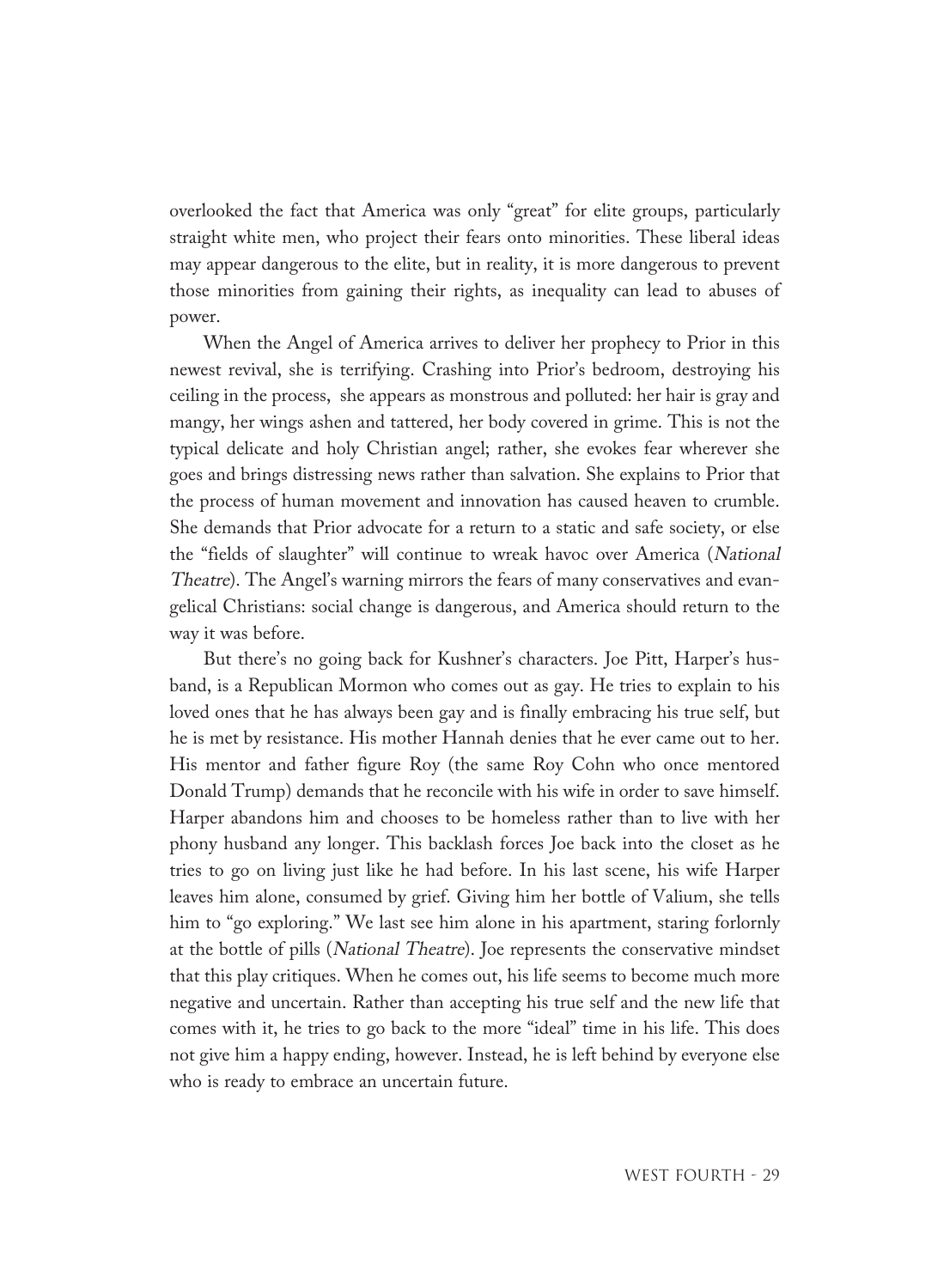On the other hand, Prior gains the courage to reject the Angel's prophecy. He visits heaven and explains to all of the angels that humans were meant to move and progress. Even though change may be scary, it is a vital part of life. Trying to prevent change just causes more discomfort. Even when the Angel explains to him that life will just be more painful for him from now on, Prior explains, "I've lived through such terrible times, and there are people who live through much worse, but...you see them living anyway" (National Theatre). He begs them to bless him with "more life." In the epilogue, he seems happy, joining his friends in Central Park. By accepting the changes along with the new millennium, including the new lifestyle he has adopted to cope with AIDS (along with a little help from the drug AZT), Prior has been able to live with the disease for five years. He finally addresses the audience directly, declaring that change must be accepted. "The world only spins forward," he declares, so fighting the inevitable change will ultimately be ineffective and harmful (National Theatre). Prior becomes the spokesperson for the liberal protest. By persevering through change, he ends up much happier than Joe. Kushner, in writing this ending, advocates for liberalism and exposes the poisonous nature of conservatism. He also shows that, with the compassion to research AIDS and develop treatments, the tragic pestilence can be contained.

In today's "make America great again" world, the same toxic nostalgia for a "better" time is prevalent. However, Kushner argues that it is important to realize that this "better" time is gone and can never come back (and, in reality, never really existed for a majority of Americans). It is perhaps even more important now to realize this than it was under Reagan. Kushner's work continues to provoke empathy in its audience because it truly represents the one constant in life: Nothing is constant, and the changeability that is a natural part of life must be embraced rather than rejected. But there has always been, and most likely will always be, a regression back into conservatism after a liberal period. Clearly, protest art alone is not enough to change an entire country's mindset: citizens must continue to work alongside it to make sure rights are preserved. Kushner's message represents an idealistic view of America, one that will probably never come to life. Perhaps no amount of art and protest will ever truly erase our fear of change. Then again, no amount of fear and regression will ever truly break the spirits of the protestors. Conservatives are too scared of change to relent in their fight against it, just as liberals are too scared of stagnation to stop protesting. In